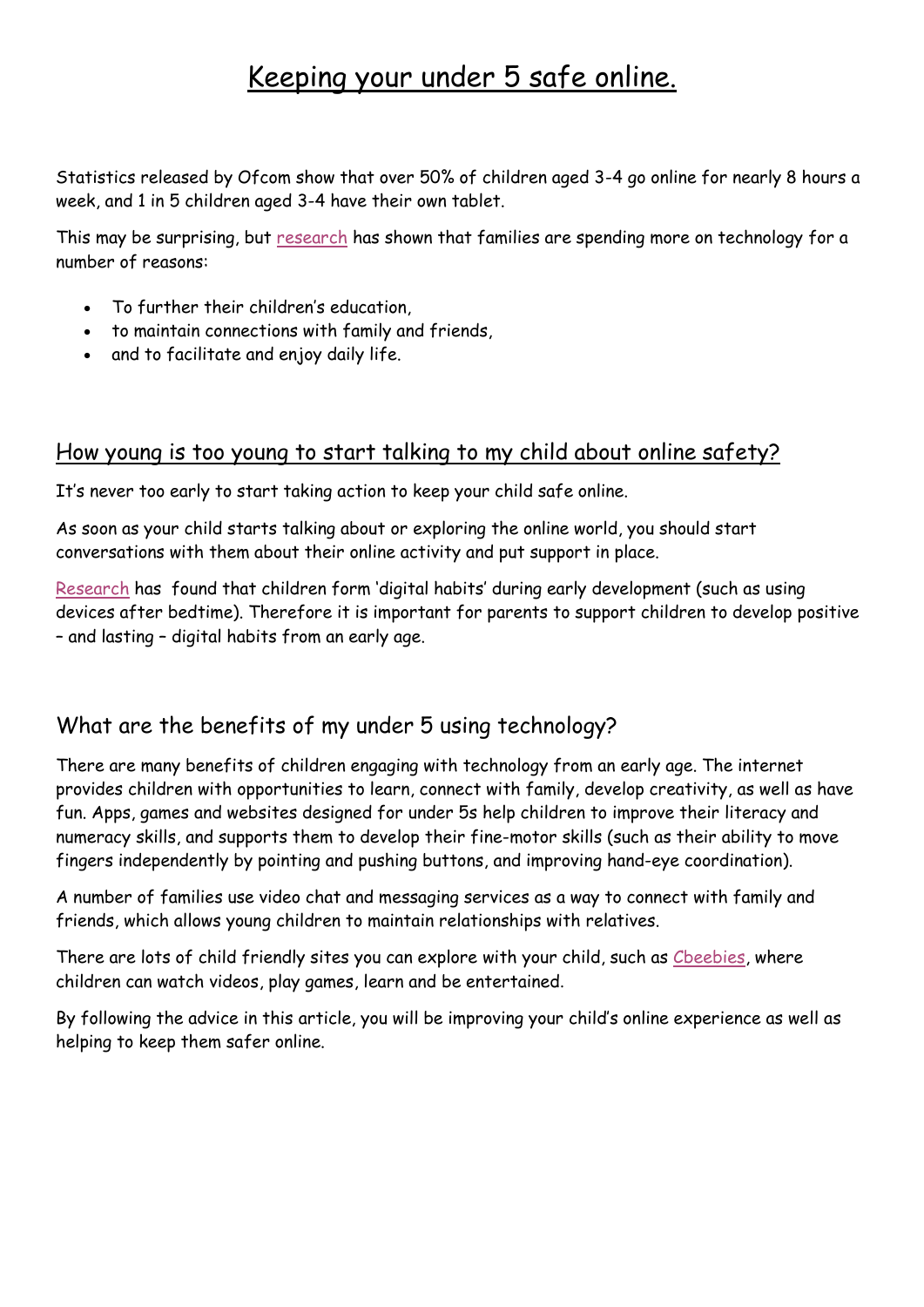## **What can I do to support my under 5?**

There are lots of things you can do to support your under 5. This is not a complete list, but a range of strategies you can use to improve your child's online experience:

**1. Explore together:** Explore your child's favourite apps and websites with them. This can be a fantastic way to find out what your child enjoys doing online, as well as having fun and learning together.

**2. Talk to your child about their online experiences:** Start and continue regular conversations with your under 5 about what they enjoy doing online, introducing online safety messages. These conversations can be a great way to reinforce the message that if your child sees anything online which makes them feel worried, they can tell you or another adult they trust.

**3. Supervise your under 5 while they're online:** Keep the devices your child uses in communal areas of the house such as in the living room or kitchen where an adult can supervise. Children under 5 **should not** access the internet unsupervised in private spaces, such as alone in their bedroom or bathroom.

**4. Parental controls:** Make use of the parental controls available on your home broadband and any internet enabled device in your home . You can find out more about how to use parental controls by visiting your broadband provider's website, or by viewing advice/step-by-step guides available on the *[internet matters site](https://www.internetmatters.org/parental-controls/)*. If you need any help setting up parental controls, you can also call up the NSPCC/O2 Helpline or visit an O2 store.

**5. SafeSearch:** The use of 'SafeSearch' is recommended for use with young children. Most web search engines will have a 'SafeSearch' function, which allows you to limit the material your child can see when they're online. Look out for the 'Settings' button on your web browser homepage, which is often shaped like a small cog. It is important to understand that no 'SafeSearch' function is 100% effective, and this cannot be used alone to protect your child from being exposed to age inappropriate material.

**6. Set boundaries:** As a family you can agree a set of rules, such as locations in the house where devices can be used, times of day your child can use devices, or which age appropriate apps or websites they can access. On devices you do not wish your under 5 to access, use passwords and keep these out of reach of your child.